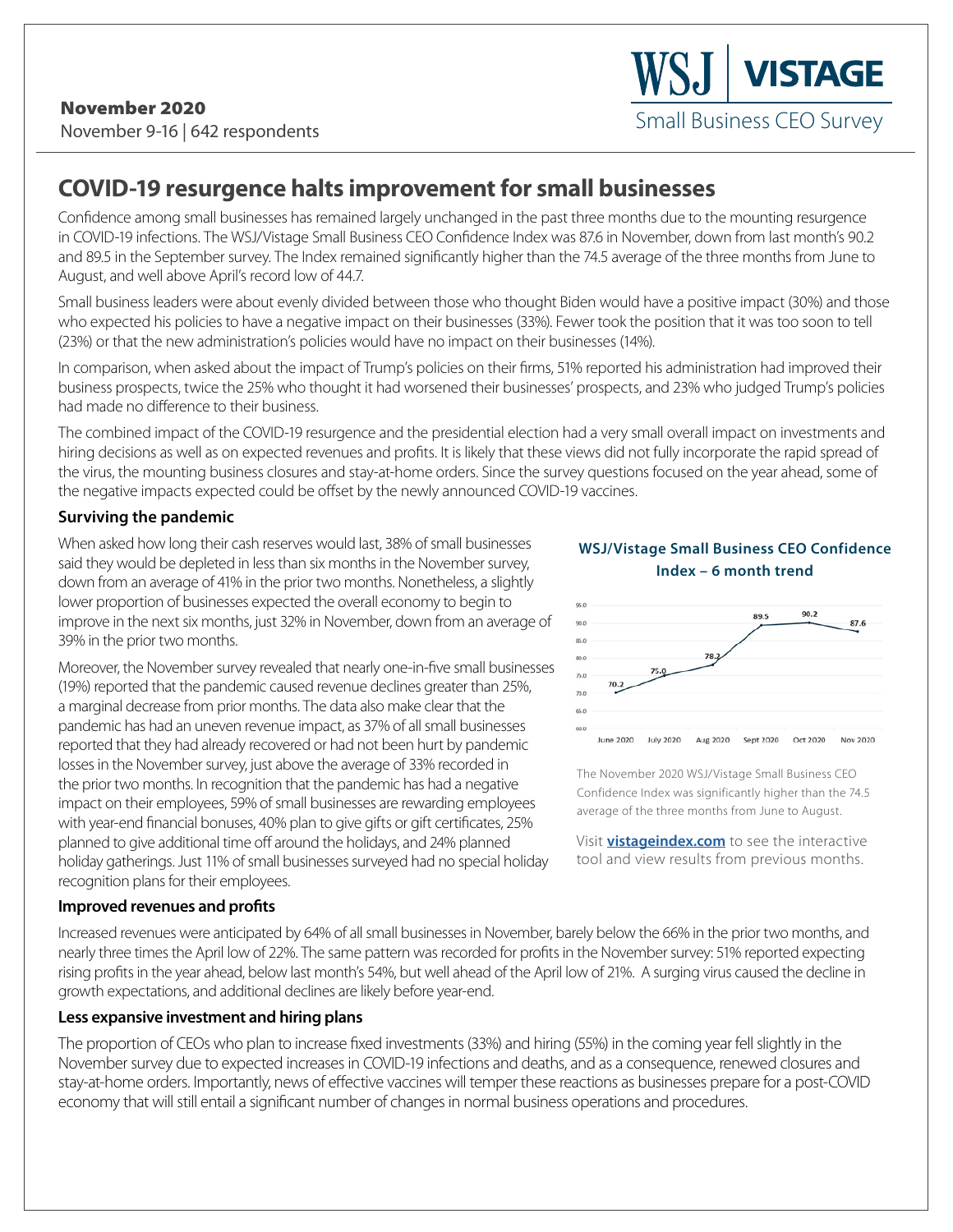#### **Uncertainty about economic outlook**

Uncertainty about the future course of the coronavirus and the future policies of President-elect Biden has meant that businesses have moderately lowered the outlook for economic growth during the year ahead. Once more is known about the distribution of the vaccine and the economic policies and regulations proposed by the Biden administration, small businesses will make more informed decisions about growth prospects for the economy and their own company. Unfortunately, this process always takes longer to complete than initially expected.

– Analysis provided by Dr. Richard Curtin, University of Michigan

Source: November 2020 WSJ/Vistage Small Business CEO Confidence Index survey, n= 642

| Question       |                                                                                                                                                  | <b>Answer</b>           | <b>Respondents</b> |               |
|----------------|--------------------------------------------------------------------------------------------------------------------------------------------------|-------------------------|--------------------|---------------|
|                |                                                                                                                                                  |                         | #                  | $\frac{9}{6}$ |
| 1 <sub>1</sub> | Compared with a year ago, have overall<br>economic conditions in the United States<br>improved, remained about the same, or<br>worsened?         | Improved                | 55                 | 9%            |
|                |                                                                                                                                                  | Remained about the same | 106                | 17%           |
|                |                                                                                                                                                  | Worsened                | 480                | 75%           |
|                |                                                                                                                                                  | Don't know/No opinion   | 1                  | $0\%$         |
|                |                                                                                                                                                  |                         |                    |               |
| 2.             | During the next 12 months, do you expect<br>the overall economic conditions in the U.S.<br>will be better, about the same, or worse than<br>now? | Better                  |                    | 49%           |
|                |                                                                                                                                                  | About the same          |                    | 26%           |
|                |                                                                                                                                                  | Worse                   |                    | 22%           |
|                |                                                                                                                                                  | Don't know/No opinion   | 23                 | 4%            |
|                |                                                                                                                                                  |                         |                    |               |
| 3.             | Do you anticipate that your firm's sales<br>revenues will increase, remain about the<br>same, or decrease during the next 12<br>months?          | Increase                | 409                | 64%           |
|                |                                                                                                                                                  | Remain the same         | 146                | 23%           |
|                |                                                                                                                                                  | Decrease                | 80                 | 12%           |
|                |                                                                                                                                                  | Don't know/No opinion   | $\overline{7}$     | 1%            |
|                |                                                                                                                                                  |                         |                    |               |
| 4.             | Do you expect your firm's profitability to<br>improve, remain about the same, or worsen<br>during the next 12 months?                            | Improve                 | 328                | 51%           |
|                |                                                                                                                                                  | Remain the same         |                    | 30%           |
|                |                                                                                                                                                  | Worsen                  | 113                | 18%           |
|                |                                                                                                                                                  | Don't know/No opinion   | 7                  | 1%            |
|                |                                                                                                                                                  |                         |                    |               |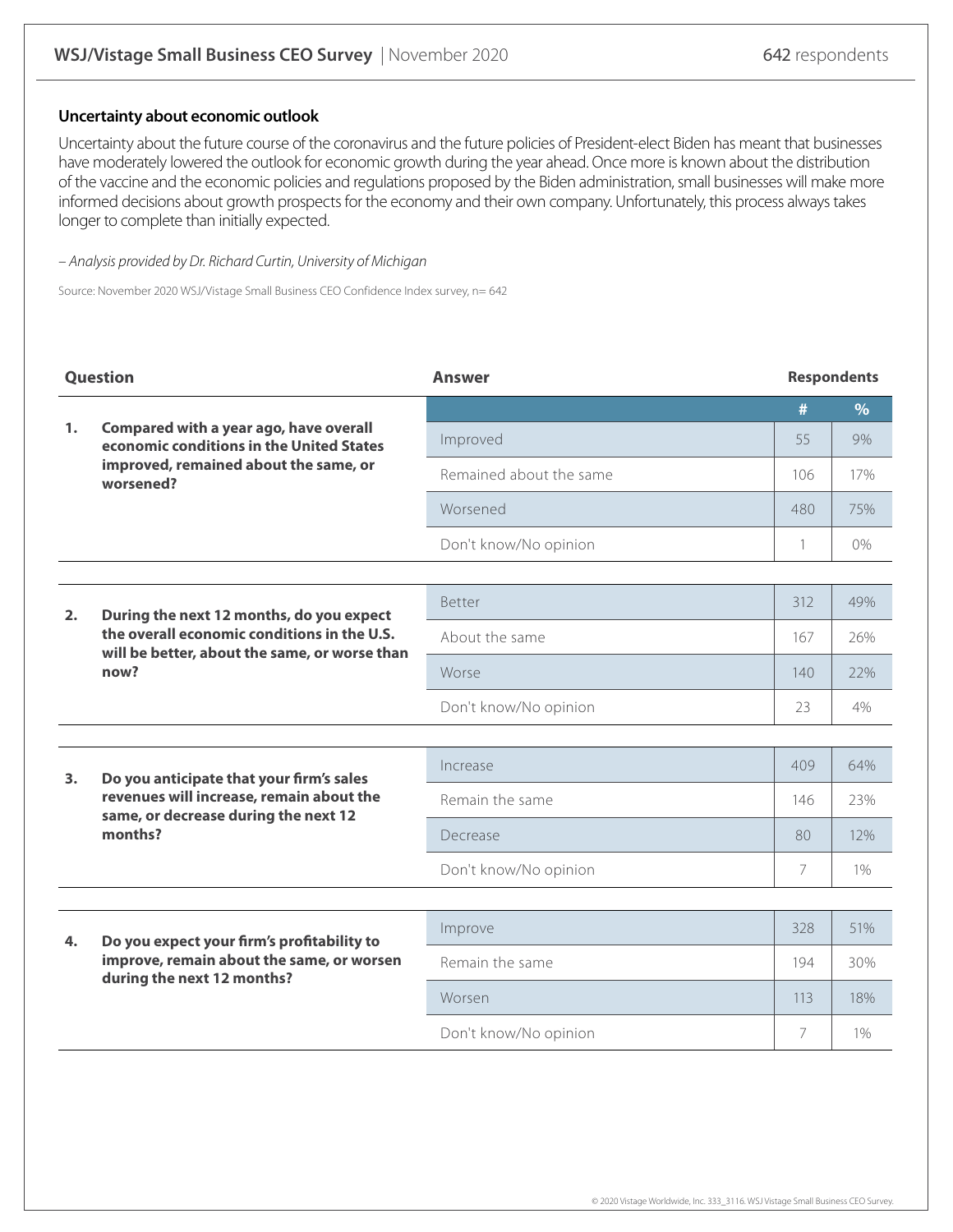## WSJ/Vistage Small Business CEO Survey | November 2020 642 respondents

| Question |                                                                                                                                                | <b>Answer</b>           |                   | <b>Respondents</b> |  |  |
|----------|------------------------------------------------------------------------------------------------------------------------------------------------|-------------------------|-------------------|--------------------|--|--|
| 5.       | Are your firm's total fixed investment<br>expenditures likely to increase, remain<br>about the same, or decrease during the next<br>12 months? |                         | #                 | $\frac{9}{6}$      |  |  |
|          |                                                                                                                                                | Increase                | 213               | 33%                |  |  |
|          |                                                                                                                                                | Remain the same         | 307               | 48%                |  |  |
|          |                                                                                                                                                | Decrease                | 110               | 17%                |  |  |
|          |                                                                                                                                                | Don't know/No opinion   | $12 \overline{ }$ | 2%                 |  |  |
|          |                                                                                                                                                |                         |                   |                    |  |  |
| 6.       | Do you expect your firm's total number<br>of employees will increase, remain about<br>the same, or decrease during the next 12<br>months?      | Increase                | 350               | 55%                |  |  |
|          |                                                                                                                                                | Remain the same         | 229               | 36%                |  |  |
|          |                                                                                                                                                | Decrease                | 59                | 9%                 |  |  |
|          |                                                                                                                                                | Don't know/No opinion   | 4                 | $1\%$              |  |  |
|          |                                                                                                                                                |                         |                   |                    |  |  |
| 7.       | How do you expect your firm's total number<br>of employees will change during the next 3<br>months?                                            | Increase                | 244               | 38%                |  |  |
|          |                                                                                                                                                | Remain the same         |                   | 52%                |  |  |
|          |                                                                                                                                                | Decrease                |                   | 9%                 |  |  |
|          |                                                                                                                                                | Don't know/No opinion   | 5                 | $1\%$              |  |  |
|          |                                                                                                                                                |                         |                   |                    |  |  |
| 8.       | To what degree have your revenues been<br>impacted by the coronavirus pandemic?                                                                | Increased               | 147               | 23%                |  |  |
|          |                                                                                                                                                | Decreased less than 10% | 118               | 18%                |  |  |
|          |                                                                                                                                                | Decreased 10-24%        | 170               | 26%                |  |  |
|          |                                                                                                                                                | Decreased 25-49%        | 86                | 13%                |  |  |
|          |                                                                                                                                                | Decreased 50-74%        | 23                | 4%                 |  |  |
|          |                                                                                                                                                | Decreased more than 75% | 10                | 2%                 |  |  |
|          |                                                                                                                                                | No change in revenues   | 88                | 14%                |  |  |
|          | How long will your cash reserves support<br>your business during the current economic<br>conditions?                                           | Less than 1 month       | 9                 | 1%                 |  |  |
| 9.       |                                                                                                                                                | $1 - 2$ months          |                   | 11%                |  |  |
|          |                                                                                                                                                | $3 - 5$ months          | 168               | 26%                |  |  |
|          |                                                                                                                                                | $6 - 12$ months         | 184               | 29%                |  |  |
|          |                                                                                                                                                | More than one year      | 200               | 31%                |  |  |
|          |                                                                                                                                                | Other                   | 11                | 2%                 |  |  |
|          |                                                                                                                                                |                         |                   |                    |  |  |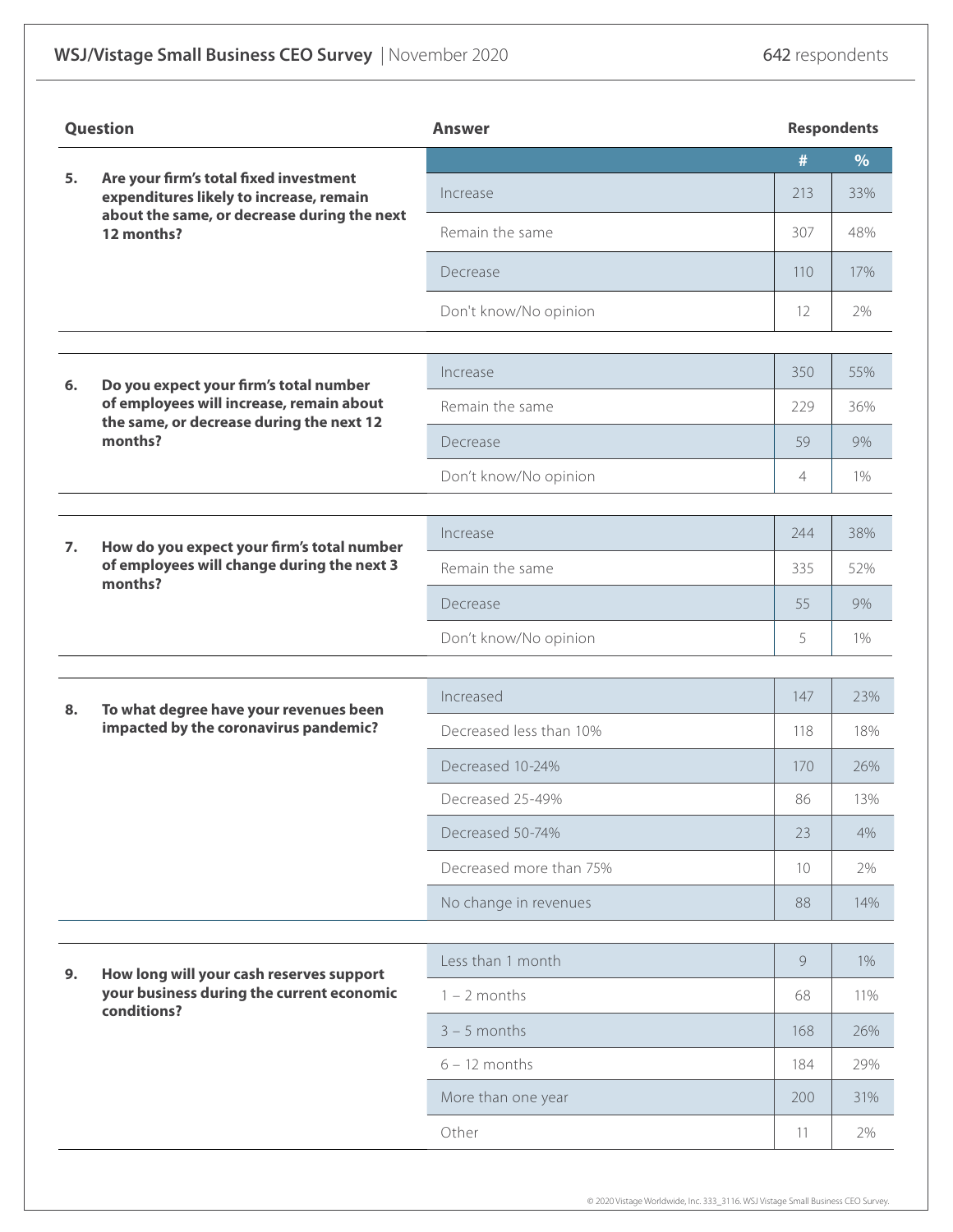| <b>Question</b> |                                                                                                                                    | <b>Answer</b>      |                 |                         |                |     | <b>Respondents</b> |                |       |
|-----------------|------------------------------------------------------------------------------------------------------------------------------------|--------------------|-----------------|-------------------------|----------------|-----|--------------------|----------------|-------|
|                 |                                                                                                                                    |                    |                 |                         |                |     |                    | $\#$           | $\%$  |
| 10.             | When do you expect economic conditions in<br>the U.S. will begin to improve?                                                       | Less than 1 month  |                 |                         |                |     |                    | 22             | 3%    |
|                 |                                                                                                                                    |                    | $1 - 2$ months  |                         |                |     | 35                 | 5%             |       |
|                 |                                                                                                                                    |                    | $3 - 5$ months  |                         |                | 155 | 24%                |                |       |
|                 |                                                                                                                                    |                    | $6 - 12$ months |                         |                |     | 259                | 40%            |       |
|                 |                                                                                                                                    | More than one year |                 |                         |                | 130 | 20%                |                |       |
|                 |                                                                                                                                    | Other              |                 |                         |                |     | 39                 | 6%             |       |
|                 |                                                                                                                                    |                    |                 |                         |                |     |                    |                |       |
| 11.             | Which government policies are most critical<br>for the health of your business or industry?<br><b>Rank according to importance</b> |                    |                 |                         |                |     |                    |                |       |
|                 |                                                                                                                                    | 1                  | $\overline{2}$  | $\overline{\mathbf{3}}$ | $\overline{4}$ | 5   | 6                  | $\overline{7}$ | 8     |
|                 | 11.1 Economic stimulus                                                                                                             | 34%                | 25%             | 17%                     | 7%             | 6%  | 5%                 | 4%             | $0\%$ |
|                 | 11.2 Healthcare                                                                                                                    | 9%                 | 13%             | 19%                     | 16%            | 16% | 14%                | 12%            | 1%    |
|                 | 11.3 Public health                                                                                                                 | 30%                | 20%             | 13%                     | 11%            | 8%  | 7%                 | 8%             | 2%    |
|                 | 11.4 Taxes                                                                                                                         | 26%                | 27%             | 17%                     | 11%            | 7%  | 5%                 | 5%             | 1%    |
|                 | 11.5 Tariff/Trade                                                                                                                  | 9%                 | 15%             | 15%                     | 11%            | 15% | 12%                | 21%            | 3%    |
|                 | 11.6 Infrastructure                                                                                                                | 9%                 | 10%             | 14%                     | 21%            | 15% | 19%                | 11%            | 1%    |
|                 | 11.7 Technology                                                                                                                    | 5%                 | 10%             | 15%                     | 15%            | 18% | 20%                | 17%            | 1%    |
|                 |                                                                                                                                    |                    |                 |                         |                |     |                    |                |       |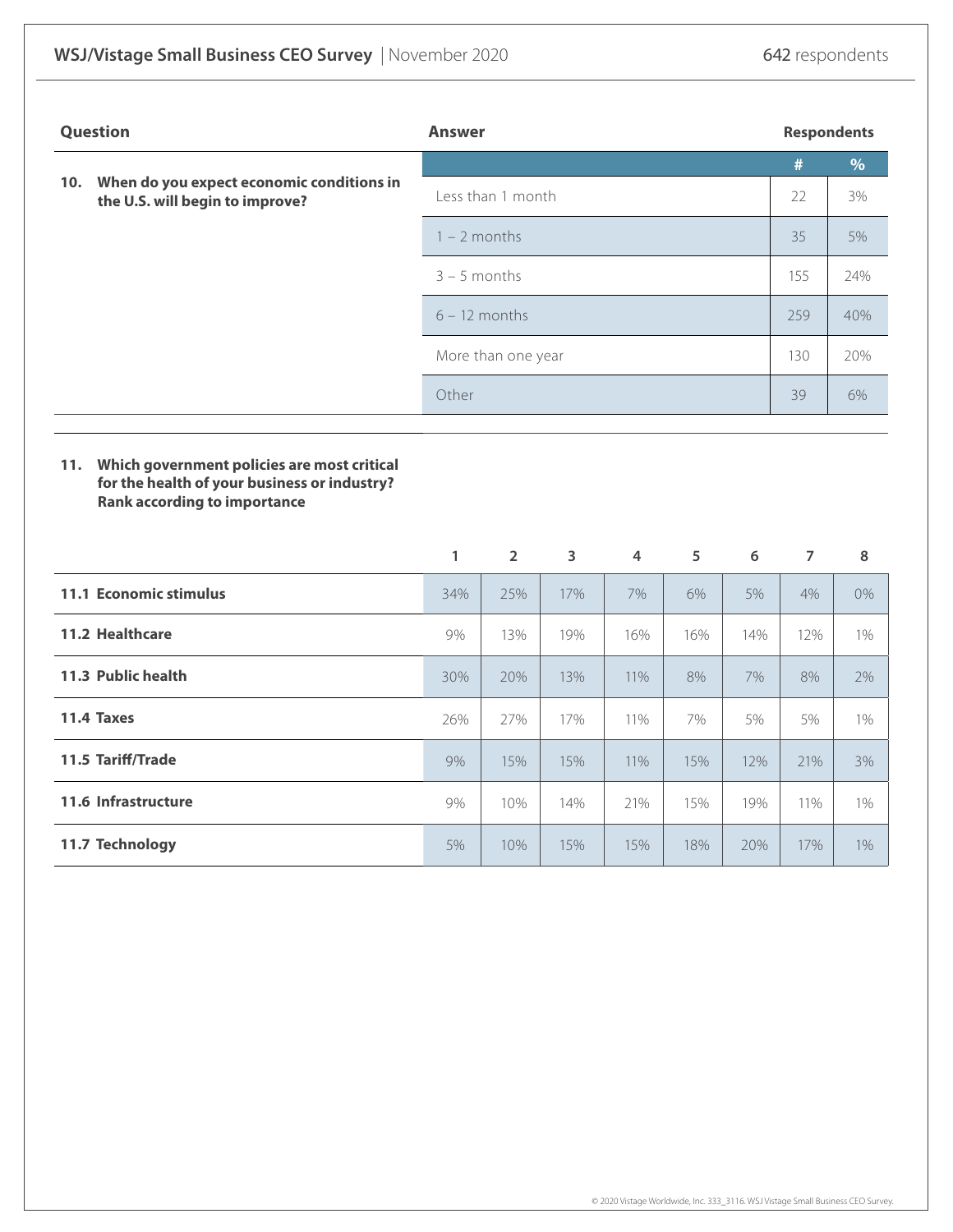## WSJ/Vistage Small Business CEO Survey | November 2020 642 respondents

| Question |                                                                                            | <b>Answer</b>                                                                       | <b>Respondents</b> |      |
|----------|--------------------------------------------------------------------------------------------|-------------------------------------------------------------------------------------|--------------------|------|
| 12.      |                                                                                            |                                                                                     |                    | $\%$ |
|          | What impact do you believe the outcome of<br>the election will have on your business?      | Positive impact                                                                     | 195                | 30%  |
|          |                                                                                            | No impact                                                                           | 91                 | 14%  |
|          |                                                                                            | Negative impact                                                                     | 210                | 33%  |
|          |                                                                                            | Too soon to tell                                                                    | 146                | 23%  |
|          |                                                                                            | Impacted employees                                                                  | 374                | 58%  |
| 13.      | How has the recent rise in COVID-19 cases<br>impacted your business? Select all that apply | Impacted customers                                                                  | 400                | 62%  |
|          |                                                                                            | Impacted supply chain                                                               | 231                | 36%  |
|          |                                                                                            | No impact                                                                           | 132                | 21%  |
|          |                                                                                            | Other                                                                               | 23                 | 4%   |
|          |                                                                                            |                                                                                     |                    |      |
|          | 14. What is your top priority in a stimulus bill<br>from the U.S. government?              | Forgivable loans                                                                    |                    | 36%  |
|          |                                                                                            | Grants                                                                              |                    | 3%   |
|          |                                                                                            | Aid targeted to specific industries                                                 | 62                 | 10%  |
|          |                                                                                            | Long-term low interest loans, even if they aren't<br>forgivable                     | 57                 | 9%   |
|          |                                                                                            | Liability protection                                                                | 46                 | 7%   |
|          |                                                                                            | Blanket forgiveness for Paycheck Protection<br>Program loans of less than \$150,000 | 52                 | 8%   |
|          |                                                                                            | Favorable tax treatment                                                             | 139                | 22%  |
|          |                                                                                            | Other                                                                               | 33                 | 5%   |
|          |                                                                                            |                                                                                     |                    |      |
| 15.      | How are you rewarding employees at year-<br>end? Select all that apply                     | Financial year-end bonus                                                            | 375                | 59%  |
|          |                                                                                            | Additional Personal Time Off around the holidays                                    | 158                | 25%  |
|          |                                                                                            | Early release during the work week                                                  |                    | 16%  |
|          |                                                                                            | Gifts/gift certificates                                                             | 256                | 40%  |
|          |                                                                                            | Holiday gathering                                                                   | 152                | 24%  |
|          |                                                                                            | I won't be doing any recognition for end of year                                    | 67                 | 11%  |
|          |                                                                                            | Other                                                                               | 40                 | 6%   |